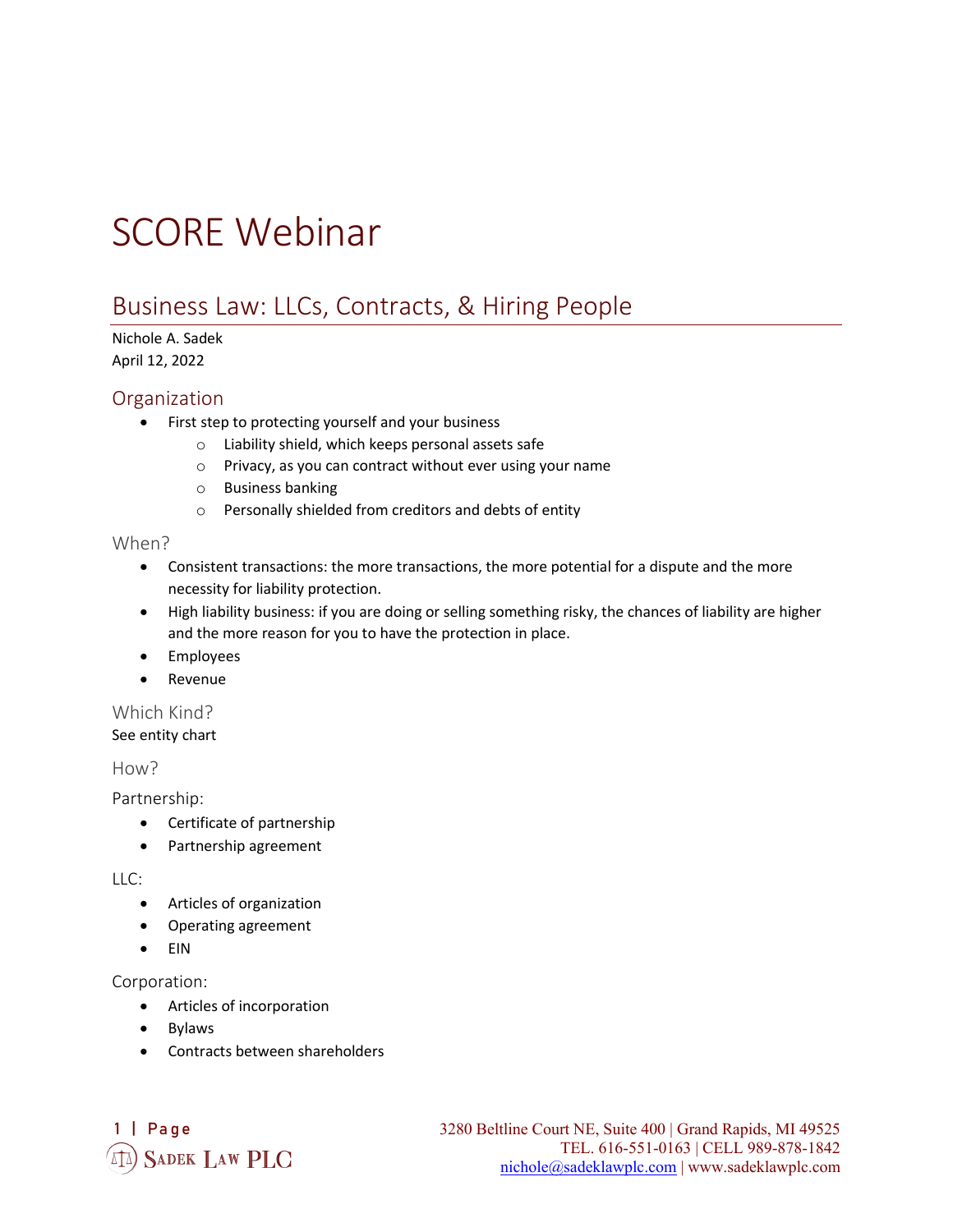# **Contracts**

#### Purpose

- Explain the relationship
- Detail the process in case things go perfectly
- Detail the process in case things go horribly
- Limit liability when necessary
- Protect business interest

#### Client/Customer Contracts

- Most important relationship, so you don't want surprises or disappointments on either side
- Outline the terms of the arrangement (price, time frame, product/service selling).
- Limit liability in case of damage, injury, dispute, etc.
- Make sure you get paid; include collection provisions if client/customer does not pay.
- Protect your intangible assets; your company has information (client lists, pricing, strategies) and intellectual property (content, branding) that you should keep safe.

#### Vendor Contracts

- We all need to contract with some other businesses to make ours run smoothly, even if it is comcast for our internet. We need to take these contracts seriously. Some of us rely on relationships for the success of our business but have no formal written document describing that relationship (supplier, manufacturer, distributor, affiliate, etc.)
- Outline the terms of the agreement (what they are providing and their responsibilities, as well as yours; price; and time frame)
- Limit Liability: you aren't responsible for their failure; they are responsible if their failure hurts your business.
- Show clear entrance and exit to relationship: you need to keep everyone in if it's going well to add assurance to the arrangement, but also allow for an escape route if the relationship is failing.
- Protect your intangible assets: if something is created during the relationship, who owns what? What information does each party have access to and what are they allowed to do with it (during the agreement, after)?

#### Leases

- Whether you are leasing equipment or space, to or from someone, the lease is the sole governing document.
- Outline the terms of the lease (space, equipment, rules, time frame, rental price, utilities, damage, late fees, how to get out, etc.)
- Limit liability and require them to cover liability related to their negligence or damage caused when they have possession.
- Make sure you get paid if you are the lessor and make sure you get the space/equipment you need if you are the lessee.

# Hiring People

Employee (W2) vs. Independent Contractor (1099)

- You have two options when bringing on help:
	- o An employee is someone who is on the company's payroll they are part of the organization.